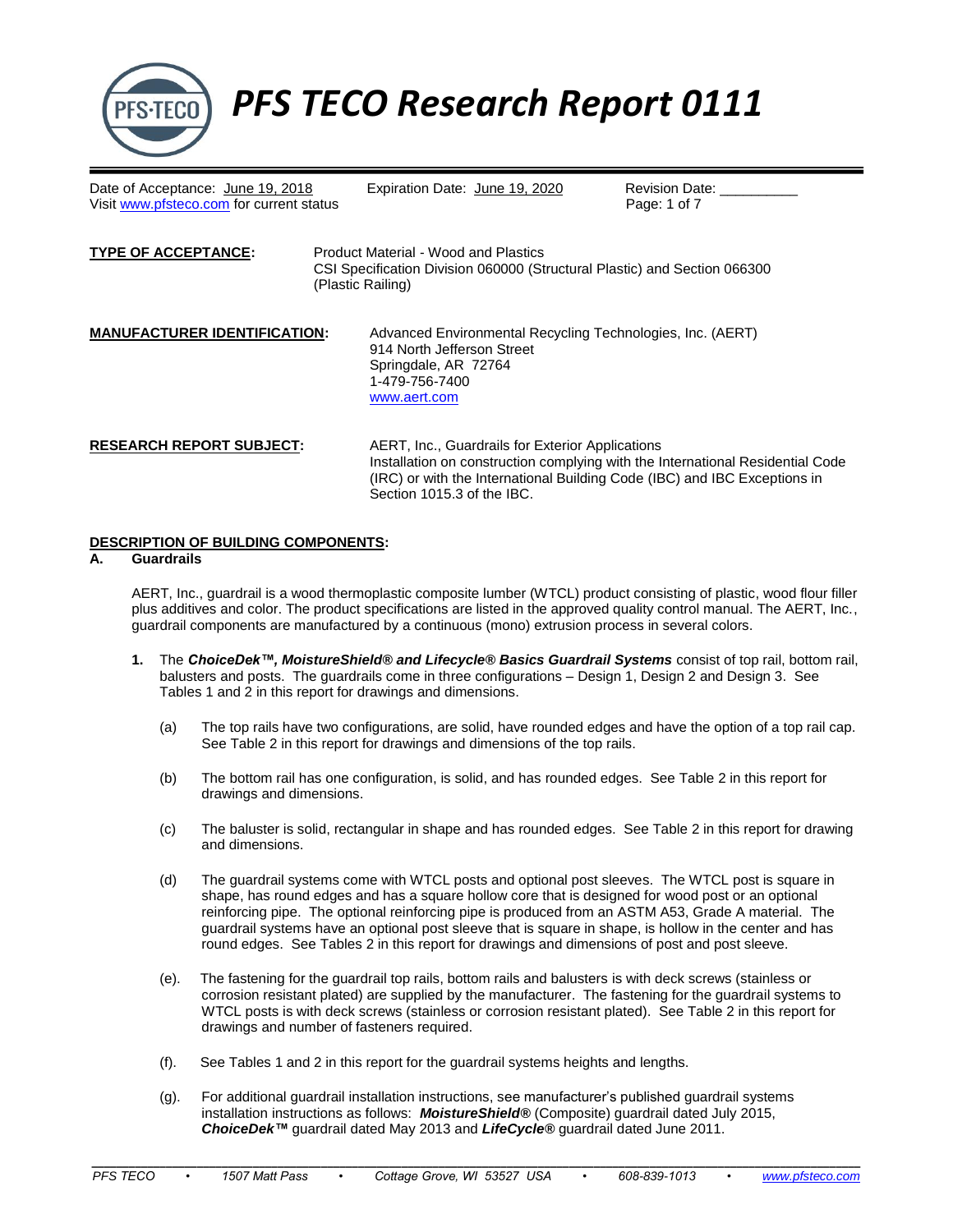Page **2** of **7**

## **2. Stair Guards**

- (a) The guardrail systems can also be used as stair guards.
- (b) When the guardrail is used with stairs, the guardrail must be installed in accordance with the manufacturer's published installation instructions, noted in (c) below and in accordance with information located in Tables 1 and 2 in this report. When the manufacturer's published installation instructions differ from this report, this report governs. In order to comply with the IBC or IRC graspability requirements, the graspable handrail must be provided. Specific details regarding the construction installation and attachment of the graspable handrail to the stair guardrail and/or posts have not been evaluated and are outside the scope of this Research Report. Specific details when required must be furnished to the authority having jurisdiction.
- (c) For additional guardrail installation instructions, see manufacturer's published guardrail systems installation instructions as follows: *MoistureShield®* (Composite) guardrail dated July 2015, *ChoiceDek™* guardrail dated May 2013 and *LifeCycle®* guardrail dated June 2011

#### **APPLICABLE CODES:**

- 2015 *International Building Code<sup>®</sup>* (IBC)
- 2012 *International Building Code<sup>®</sup>* (IBC)
- 2009 *International Building Code<sup>®</sup>* (IBC)
- 2006 *International Building Code<sup>®</sup>* (IBC)
- 2015 *International Residential Code<sup>®</sup> (IRC)*
- 2012 *International Residential Code<sup>®</sup> (IRC)*
- 2009 *International Residential Code<sup>®</sup> (IRC)*
- 2006 *International Residential Code<sup>®</sup> (IRC)*

#### **APPLICABLE CHARACTERISTICS REVIEWED:**

**B. Guardrail(s)** - **(***ChocieDeck™, MoistureShield® and Lifecycle® Basics***)**

#### **1. Guardrails: Structural Performance**

(a) The guardrail systems have been reviewed for maximum spans as indicated in Table 1. Table 1 in this report also indicates the limitations of use evaluated for each design.

#### **2. Guardrails Durability: Temperature**

(a) The guardrail systems material described in this report has been reviewed for the temperature range of -20 degrees F (-29 degrees C) to +125 degrees F (52 degrees C).

#### **3. Guardrails Flame Spread Index:**

(a) The flame spread rating for the guardrail system material, described in this report is less than 200 when tested with ASTM E84 "Standard Test Method for Surface Burning Characteristics of Building Materials."

#### **4. Guardrails Decay Resistance:**

(a) The guardrail system material described in this report has been tested and is deemed comparable to naturally durable wood for resistance to fungal decay.

## **5. Guardrails Termite Resistance:**

(a) The guardrail system material described in this report has been tested and is deemed comparable to preservative treated wood for resistance to termite attack.

**\_\_\_\_\_\_\_\_\_\_\_\_\_\_\_\_\_\_\_\_\_\_\_\_\_\_\_\_\_\_\_\_\_\_\_\_\_\_\_\_\_\_\_\_\_\_\_\_\_\_\_\_\_\_\_\_\_\_\_\_\_\_\_\_\_\_\_\_\_\_\_\_\_\_\_\_\_\_\_\_\_\_\_\_\_\_\_\_\_\_\_\_\_\_\_\_\_\_\_\_\_\_\_\_\_\_\_\_\_\_\_\_\_\_\_\_\_\_\_\_\_\_\_\_**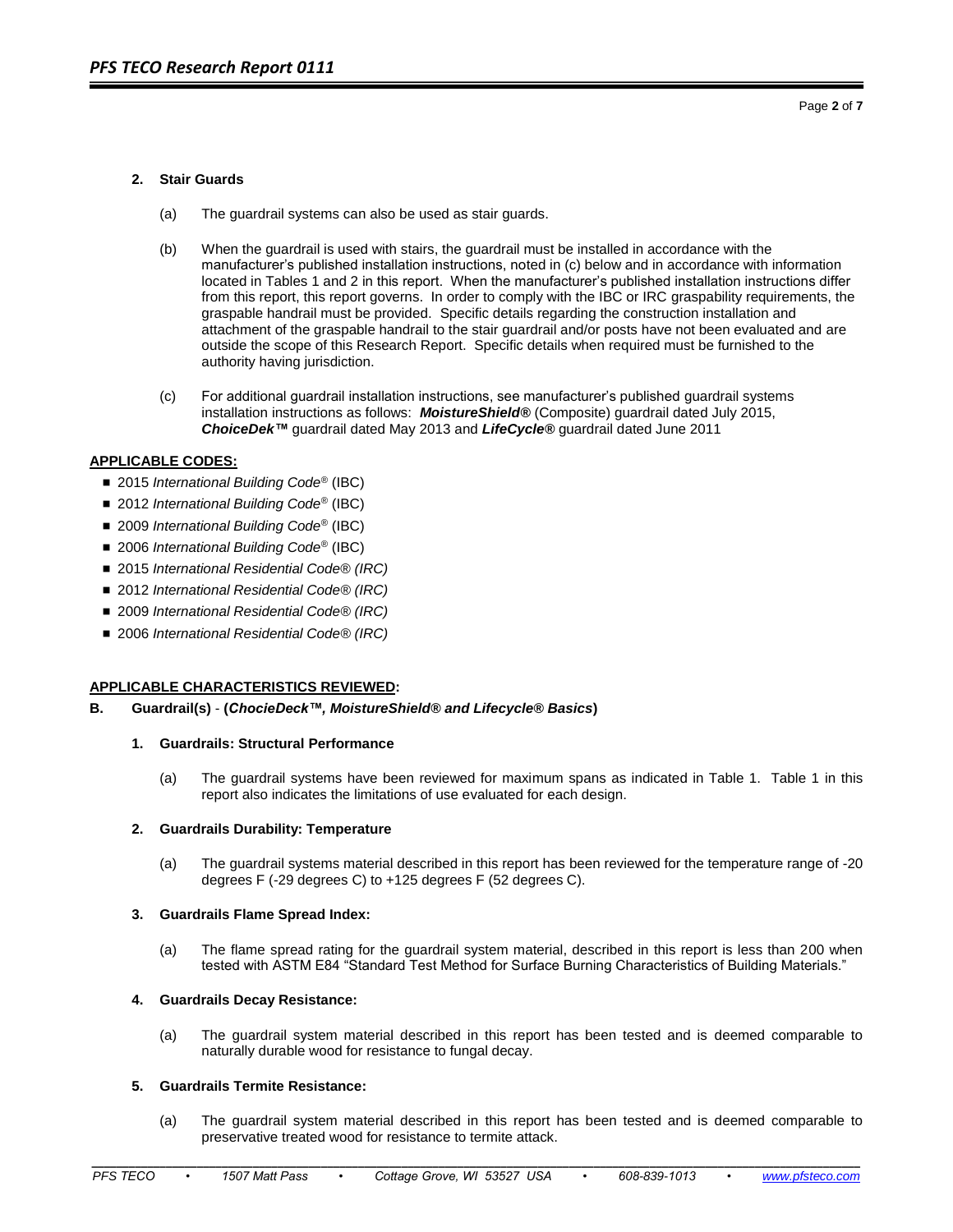## **6. UV Testing:**

(a) The UV testing was conducted on the guardrail material described in this report and an appropriate adjustment factor was applied in accordance with ASTM D 7032-10 "Standard for Establishing Performance Ratings for Wood-Plastic Composite Deck Boards and Guardrail Systems (Guards or Handrails)".

## **APPLICABLE USES:**

The AERT, Inc., guardrails evaluated in this report are limited to exterior applications with balconies, porches, stair treads, walking surfaces and decks.

## **LIMITATIONS OF ACCEPTANCE:**

The AERT, Inc., guardrails described in this report comply with those codes listed in Applicable Codes section above and are subject to the following conditions:

- **1.** The guardrail products are limited to exterior construction complying with the applicable requirements of the IRC and the IBC. The guardrail provides a protective barrier for walking areas, balconies, porches, stairs and ramps.
- **2.** Installation of the guardrails must comply with this report, the manufacturer's published installation instructions (see sections A(1)(g) and A(2)(c) above) and the applicable code. When guardrail manufacturer's installation instructions differ from this report, this report governs.
- **3.** The fasteners described in this report have been evaluated for the installation of the AERT, Inc., guardrails only, as described in this report. Framing support members for posts must be designed to satisfy load requirements (live and dead loads) indicated in the building code. Material necessary for anchorage of the guardrail system to supporting structures has not been evaluated. Compatibility of the fasteners to the treated supporting construction has not been evaluated.
- **4.** The AERT, Inc., guardrails fastening to the supporting construction has not been evaluated.
- **5.** The top rail component for the AERT, Inc., guardrail systems do not meet the grasp ability requirement when used as a handrail for stairs. See Description of Building Components A(2)(b) in this report for additional requirements.
- **6.** When required, the guardrail systems in this report with stairs, (see Description of Building Components A(2)(b)), must be designed by a professional and submitted to the authority having jurisdiction for final acceptance.
- **7.** The AERT, Inc., guardrails have not been evaluated as a member of a fire-resistance-rated assembly.
- **8.** AERT, Inc., has a Third-Party inspection program provided by PFS Corporation.

## **DOCUMENTATION SUBMITTED:**

Submitted data was provided in accordance with PFS TECO 1601 (Quality control manual, Specifications, Manufacturer's installation instructions, Test data and Descriptive information) and tests were done, and results evaluated in accordance with "Acceptance Criteria for Deck Board Span Ratings and Guardrail Systems (AC174)."

#### **PRODUCT IDENTIFCATION:**

The AERT, Inc., guardrails evaluated in this Research Report must be identified with a label, stamp, or laser imprint on the guardrail system. The information that is required is as follows: AERT, Inc., product identification, compliance to ASTM D7032 including the maximum guardrail span, the Research Report number (RR 0111), and PFS Certification Mark. Guardrails without this information are not covered under this report. Guardrails that are 36 inches high require a label indicating the following: "Guardrail installation in residential (1 & 2 Family) units only".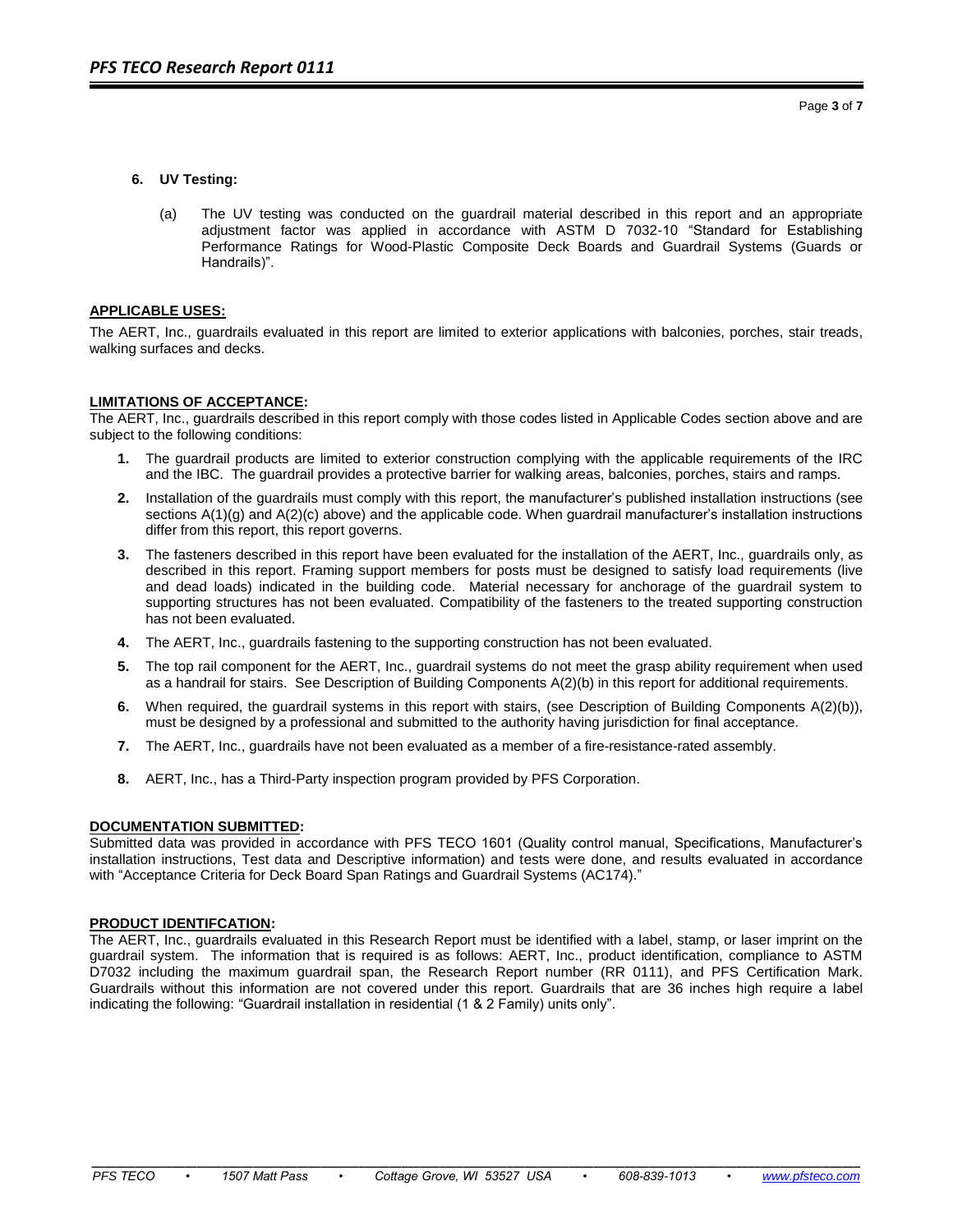Page 4 of 7

| <b>Guardrail</b><br>Type                                                                      | <b>Top Rail Cap</b> | <b>Top Rail</b> | <b>Bottom Rail</b>  | <b>Baluster</b>                 | <b>Post</b>                                   | <b>Max Guardrail</b><br>Span |  |  |
|-----------------------------------------------------------------------------------------------|---------------------|-----------------|---------------------|---------------------------------|-----------------------------------------------|------------------------------|--|--|
| Maximum Guardrail Height 36 in. for IRC Residential One- and Two-Family Residential Dwellings |                     |                 |                     |                                 |                                               |                              |  |  |
| Design 1                                                                                      | 3-1/2" Optional     | 3-7/8"x2-7/8"   | $3 - 7/8"x2 - 7/8"$ | 2x2" WTCL<br>4" inside openings | 4x4" Standard<br>Unreinforced                 | $5' - 4"$                    |  |  |
| Design 2                                                                                      | 2x6"                | 2x4"            | 2x4"                |                                 | 4x4" Standard<br>Unreinforced                 | $6' - 0''$                   |  |  |
| Design 3                                                                                      | 2x4"                | 2x4"            | 2x4"                |                                 | 4x4 Wood Post with<br>4x4 WTCL Post<br>Sleeve | $6' - 0''$                   |  |  |
| <b>Maximum Guardrail Height 42 in. for IBC All Occupancies</b>                                |                     |                 |                     |                                 |                                               |                              |  |  |
| Design 1                                                                                      | 3-1/2" Optional     | 3-7/8"x2-7/8"   | 3-7/8"x2-7/8"       | 2x2" WTCL<br>4" inside openings | 4x4" Standard<br>Unreinforced                 | $5' - 4"$                    |  |  |
| Design 2                                                                                      | 2x6"                | 2x4"            | 2x4"                |                                 | 4x4" Standard<br>Reinforced                   | $6' - 0''$                   |  |  |
| Design 3                                                                                      | 2x4"                | 2x4"            | 2x4"                |                                 | 4x4 Wood Post with<br>4x4 WTCL Post<br>Sleeve | $6' - 0''$                   |  |  |

*for SI conversion: 1 in = 25.4 mm, 1 psi = 47.9 Pa, 1 lbf = 0.0044 kN*

*Refer to Table 2 for fastening schedule*

*Maximum span is the center to center spacing of posts*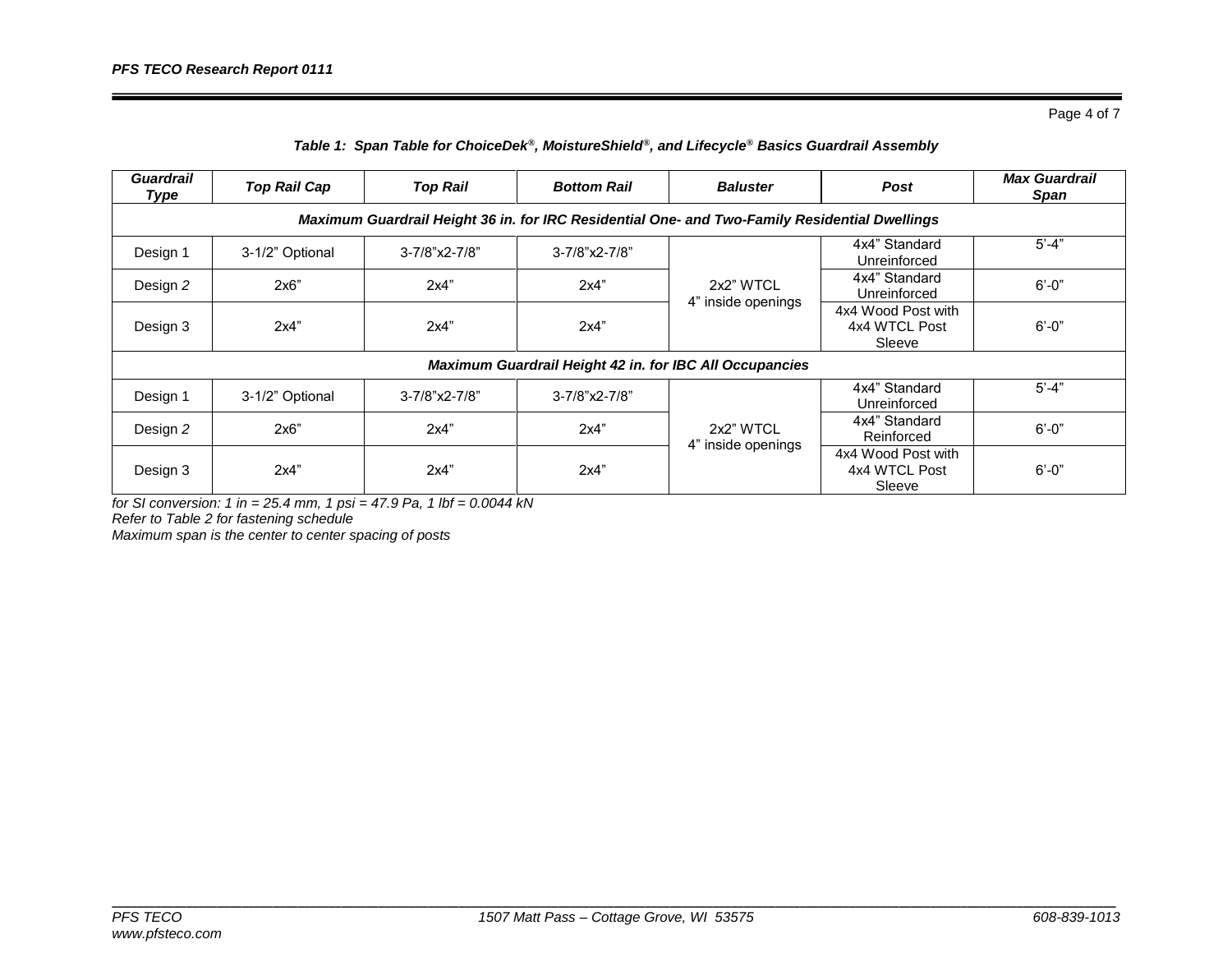

## *Table 2: Schematics for ChoiceDek®, MoistureShield®, and Lifecycle® Basics Guardrail Assembly Systems*

Page 5 of 7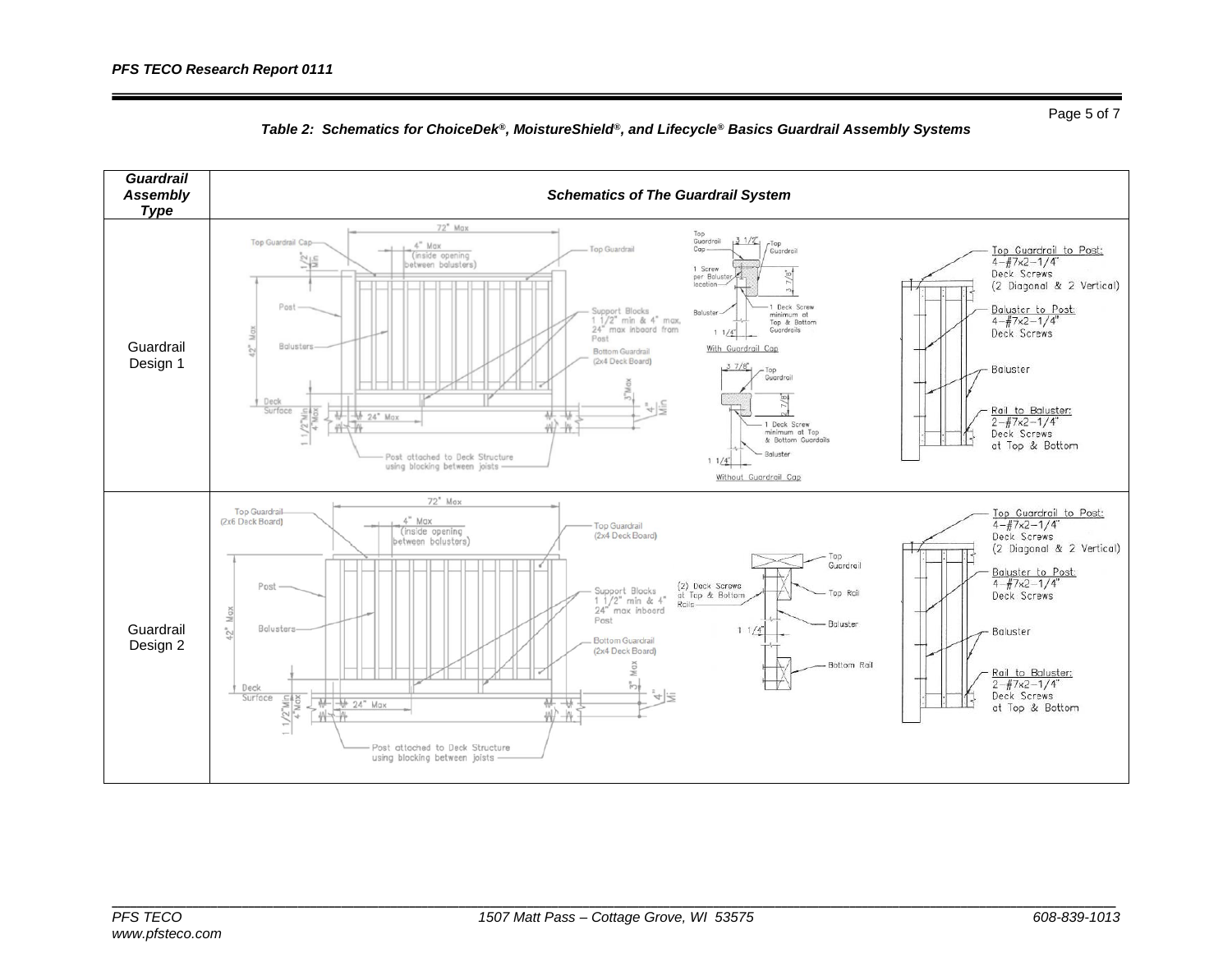